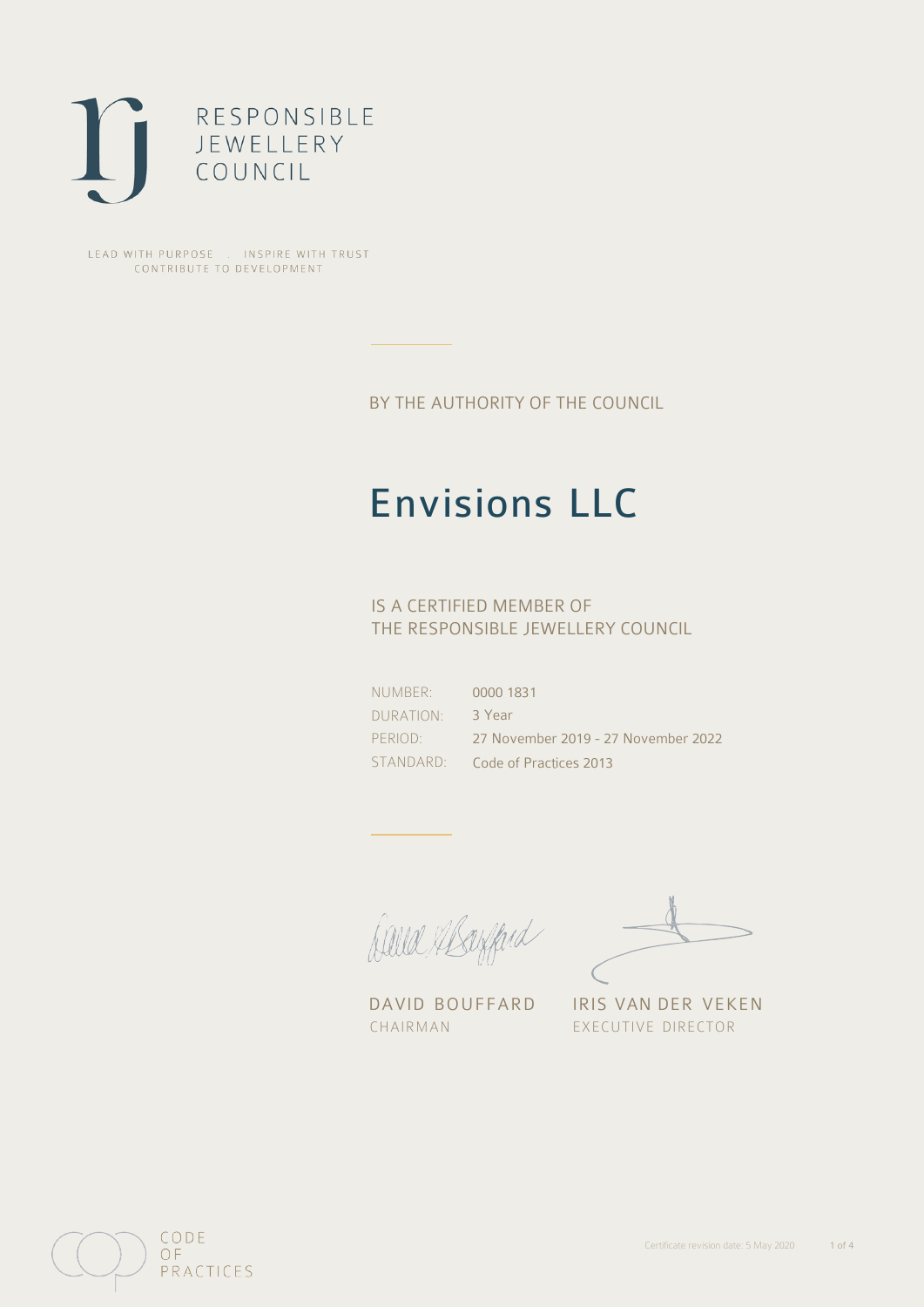

# **CERTIFICATION OVERVIEW**

| Jewellery and Watch Manufacturer and/or Wholesaler                                                                                                                                                                                                                                                                                                                                                 |  |  |
|----------------------------------------------------------------------------------------------------------------------------------------------------------------------------------------------------------------------------------------------------------------------------------------------------------------------------------------------------------------------------------------------------|--|--|
| 22 October 2021                                                                                                                                                                                                                                                                                                                                                                                    |  |  |
| Mid-term Review (desktop)                                                                                                                                                                                                                                                                                                                                                                          |  |  |
| Code of Practices 2013                                                                                                                                                                                                                                                                                                                                                                             |  |  |
| <b>UL Responsible Sourcing</b>                                                                                                                                                                                                                                                                                                                                                                     |  |  |
| 1. General requirements: 1-4, except 3.2<br>2. Responsible supply chains and human rights: 5-12, except<br>6.2, 7, 9.3 and 11.2-4<br>3. Labour rights and working conditions: 13-20, except 19.3<br>4. Health, Safety and Environment: 21-25, except 21.10<br>Diamonds, gold and platinum group metal products: 26-28,<br>5.<br>except 27.2 and 28<br>6. Responsible mining sector: Not applicable |  |  |
|                                                                                                                                                                                                                                                                                                                                                                                                    |  |  |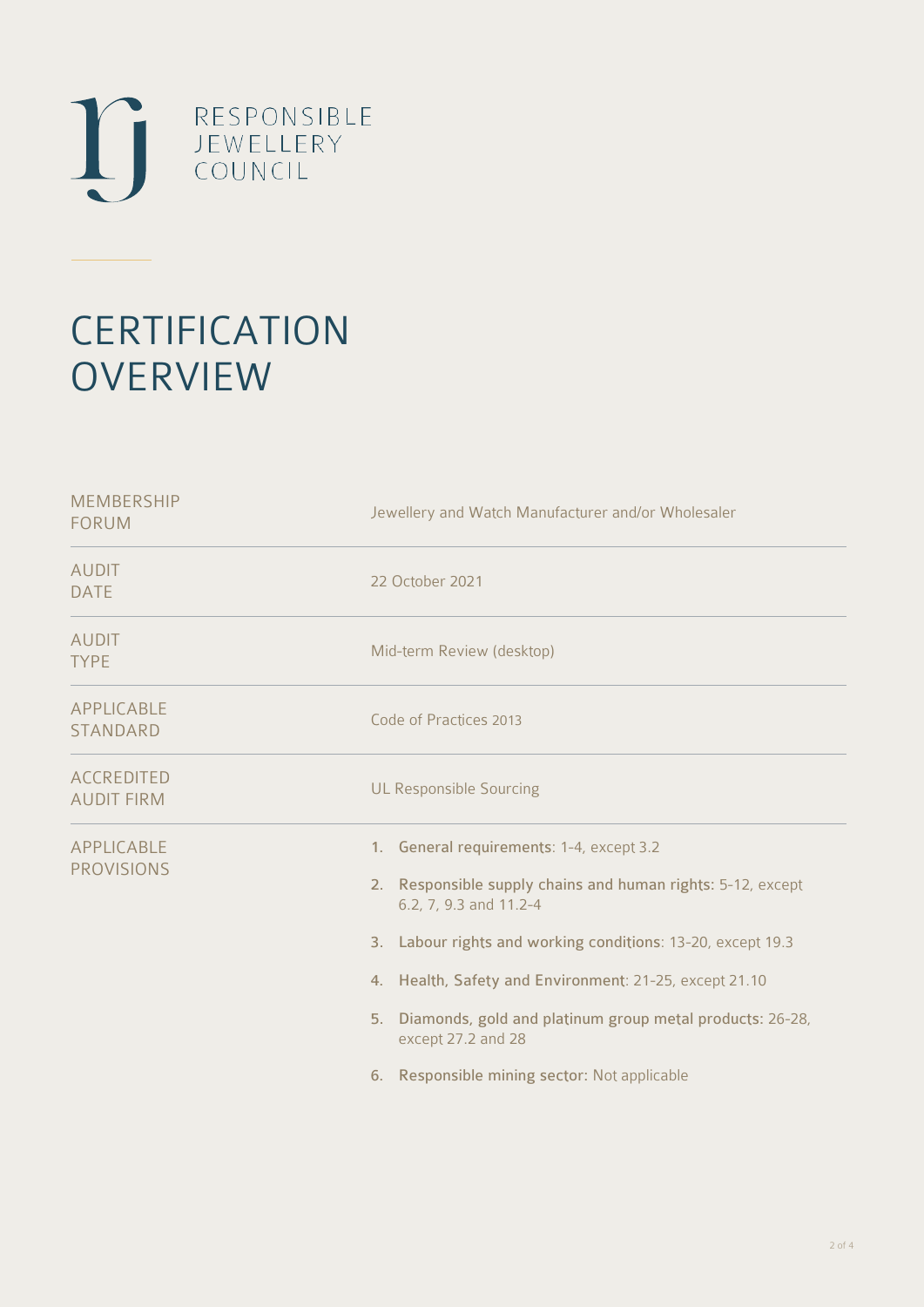| <b>PROVENANCE</b><br><b>CLAIMS</b>         | The seller warrants that any products containing gold have been<br>supplied in compliance with the Signet Responsible Sourcing Protocol<br>("SRSP"). The seller warrants that any products containing diamonds<br>have been supplied in compliance with the Signet Responsible Sourcing<br>Protocol ("SRSP").<br>Based on the scope and findings of the certification audit, the member<br>has demonstrated a conformance level consistent with a: |  |  |
|--------------------------------------------|----------------------------------------------------------------------------------------------------------------------------------------------------------------------------------------------------------------------------------------------------------------------------------------------------------------------------------------------------------------------------------------------------------------------------------------------------|--|--|
| <b>AUDITOR STATEMENT OF</b><br>CONFORMANCE |                                                                                                                                                                                                                                                                                                                                                                                                                                                    |  |  |
|                                            | 3 Year Certification                                                                                                                                                                                                                                                                                                                                                                                                                               |  |  |
| <b>NEXT AUDIT TYPE</b>                     | MID-TERM REVIEW (within 12-24 months):                                                                                                                                                                                                                                                                                                                                                                                                             |  |  |
|                                            | A. Mid-term review NOT required due to:                                                                                                                                                                                                                                                                                                                                                                                                            |  |  |
|                                            | No anticipated changes to the certification scope during the<br>certification period                                                                                                                                                                                                                                                                                                                                                               |  |  |
|                                            | <25 full time equivalent personnel                                                                                                                                                                                                                                                                                                                                                                                                                 |  |  |
|                                            | Low risk of non-conformances due to management controls                                                                                                                                                                                                                                                                                                                                                                                            |  |  |
|                                            | Existence of parallel audits for schemes recognised by RJC                                                                                                                                                                                                                                                                                                                                                                                         |  |  |
|                                            | Existence of rigorous internal audit programs                                                                                                                                                                                                                                                                                                                                                                                                      |  |  |
|                                            | Strong internal controls ensuring effective review and closure<br>of corrective actions for non-conformances                                                                                                                                                                                                                                                                                                                                       |  |  |
|                                            |                                                                                                                                                                                                                                                                                                                                                                                                                                                    |  |  |
|                                            | B. Mid-term review (desktop only) required due to:                                                                                                                                                                                                                                                                                                                                                                                                 |  |  |
|                                            | No impact on conformance levels from any changes to the<br>certification scope                                                                                                                                                                                                                                                                                                                                                                     |  |  |
|                                            | 2 or less minor non-conformances with critical provisions or 4<br>or less minor non-conformances in general identified by the<br>audit (not covered by parallel audits for schemes identified as                                                                                                                                                                                                                                                   |  |  |

equivalent to RJC's) for an individual member in the mining

sector or a non-mining sector member

No risk to critical provisions

 $\swarrow$ 

 $\bigvee$ 

Possibility of remote verification of actions